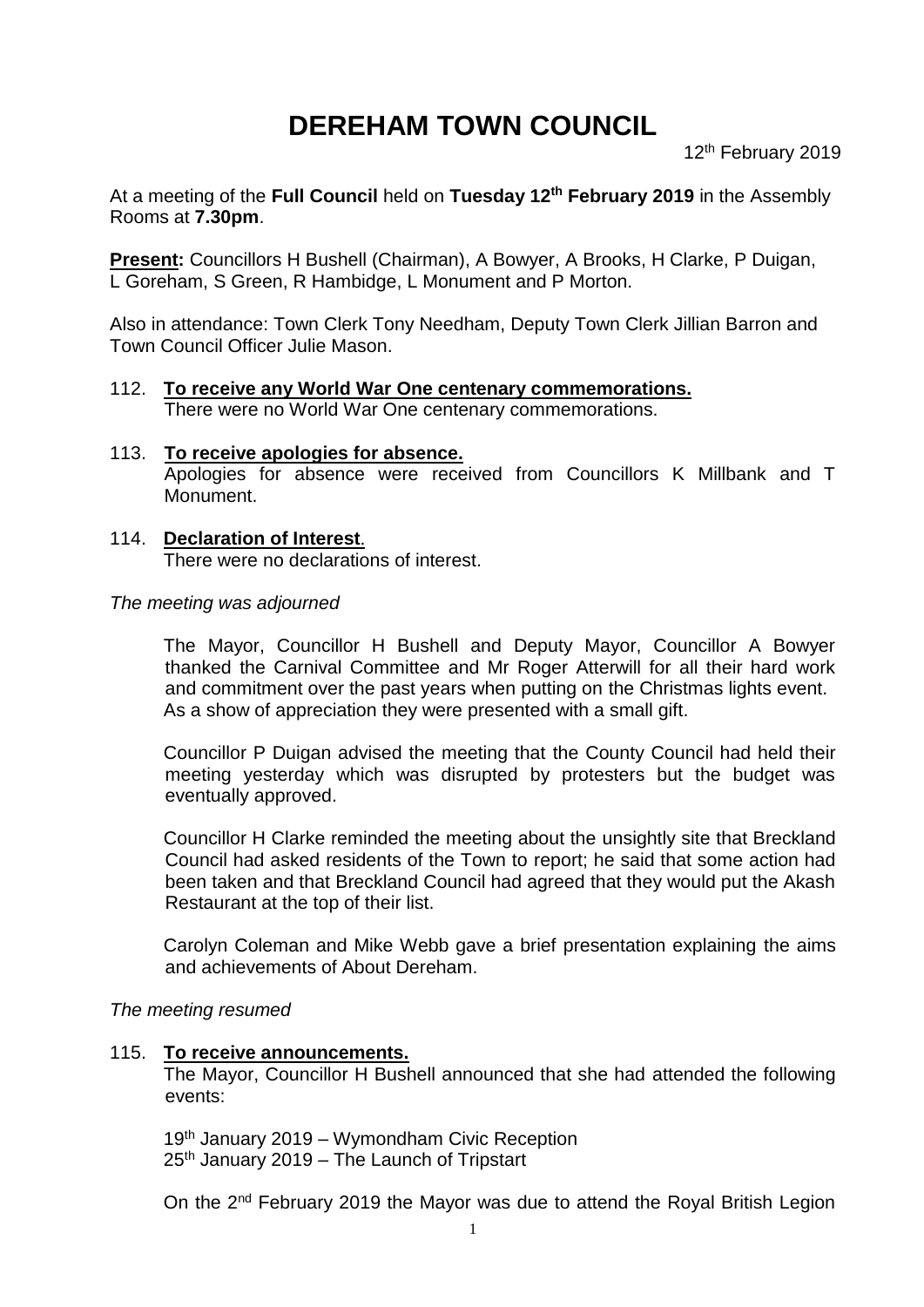County Conference but due to illness she was unable to attend.

#### 116. To receive, confirm as correct and sign the minutes of the **Full Council** meeting held on **Tuesday 8 th January 2019.**

Proposed by Councillor H Bushell, seconded by Councillor A Bowyer, the minutes of the Full Council meeting Tuesday 8<sup>th</sup> January 2019 were agreed and signed.

#### 117. To receive, confirm as correct and sign the minutes of the **Planning** meeting held on **Tuesday 8 th January 2019** and **Tuesday 22nd January 2019.**

Proposed by Councillor H Bushell, seconded by Councillor L Monument the minutes of the planning meeting Tuesday 8<sup>th</sup> January 2019 and Tuesday 22<sup>nd</sup> January 2019 were agreed and signed subject to minor amendments, entered in the minute book at the meeting.

#### 118. **To receive and adopt the list of accounts paid, the Financial Statement and list of accounts to be paid.**

Proposed by Councillor H Bushell, seconded by Councillor R Hambidge the list of accounts paid, the Financial Statement and list of accounts to be paid were agreed and signed.

## 119. **To consider and confirm Tender document to select consultants to identify additional outdoor playing space.**

Councilor's reviewed the tender document.

Proposed by Councillor L Monument, seconded by Councillor R Hambidge it was agreed that the tender document to select consultants to identify additional outdoor playing space be sent out on Wednesday 13<sup>th</sup> February 2019 after some grammatical corrections.

# 120. **To consider giving consent for Music Festival on Fleece Meadow.**

Proposed by Councillor L Monument, seconded by Councillor L Goreham, it was agreed that a Music Festival could be held on Fleece Meadow providing the organizer of the event also hire the Memorial Hall. It was agreed that they would only be charged for the hours that the hall would be in use and not for the whole day, plus £100 for the use of Fleece Meadow.

## 121. **To consider commenting on the Draft Breckland Council Corporate Plan 2019-2023.**

Proposed by Councillor R Hambidge, seconded by Councillor P Morton, it was agreed that the Town Council write to Breckland Council detailing that it has a strategic Objective in the Local Plan to enable the full potential of the A47 corridor to contribute to economic growth of the District; but the Breckland Council Corporate Plan only has activities for growing jobs along the A11 at Thetford and Attleborough and request that Breckland Council consider including in its Corporate Plan measures to enable the full potential of the A47 corridor to contribute to economic growth of the District.